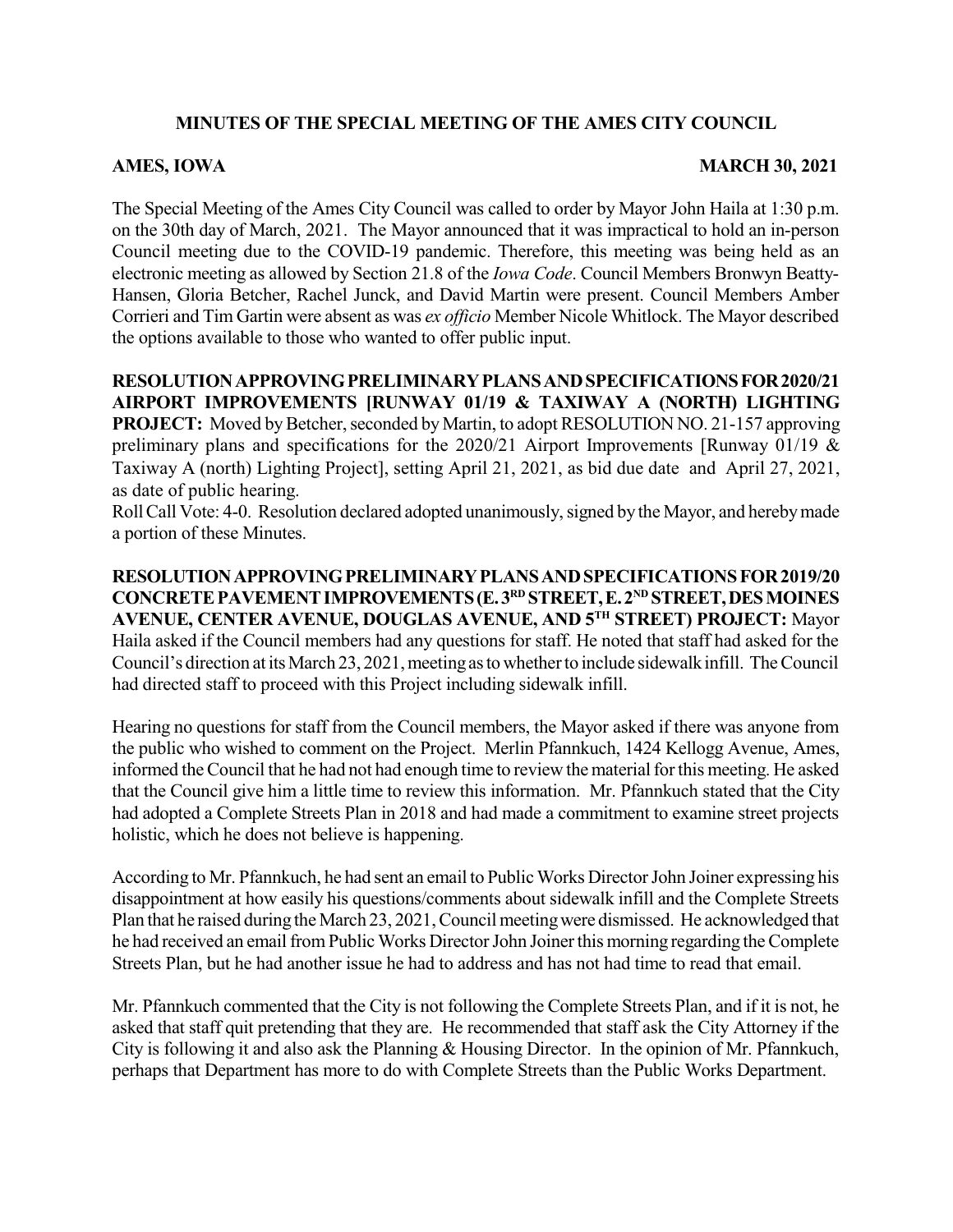Staff was asked by Mr. Pfannkuch to explain, since this project was contained in the 2019/20 Capital Improvements Plan (CIP), why it is just going out for bid now. He commented that perhaps it was due to the pandemic, but in his opinion, contractors would like to know before now that there are projects going out for bid since he would think that most contractors would have their work projects and schedules established by now. He admitted that he doesn't know much about bidding street projects, but it also appears to him that once the award is made, the City is "at the mercy of the contractor."

Mr. Pfannkuch questioned how sidewalk infill in this area was going to improve the community and whether it was even fiscally responsible. In addition, he questioned whether the residents living in the former motel near the Resource Recovery are going to feel safer because of sidewalks being constructed. He suggested that the City ask those residents how safe or unsafe they feel walking in the area in question.

It was recalled by Mr. Pfannkuch that he had heard a response from City Manager Steve Schainker during the March 23, 2021, meeting when Council was asked to decide about including sidewalks in this project that the Public Works Department was responsible for implementing the Complete Streets Plan and not the Planning and Housing Department. Mr. Pfannkuch believes that the Planning and Housing Department should be the ones implementing the Plan. He then read an excerpt from the Web site of "smartgrowthamerica" about Complete Streets Plans and suggested that the City read and use it.

Since Mr. Pfannkuch had indicated that he had not had time to read the email sent to him by Public Works Director John Joiner, Mayor Haila asked Mr. Joiner to summarize it. Mr. Joiner read parts of his email related to connectivity being referenced in the Complete Streets Plan. He noted that connectivity is referenced 52 times in the Complete Streets Plan. Some of the specific pages of the Plan where connectivity is references and the context in which it is used were given.

The Mayor asked whether Public Works staff would want to comment about the Planning and Housing Department taking the lead on the Complete Streets Plan. Replying, Traffic Engineer Damion Pregitzer stated that the Complete Streets Plan is a transportation planning/engineering document. It was developed by a consultant hired by Public Works, maintained by the Public Works Department, and implemented by the Public Works Department. Responding to a question raised by Mayor Haila, Mr. Pregitzer commented that Ames is not the only city in the nation that uses a Complete Streets Plan as a guide. He advised that Complete Streets is a nationwide guide; the City is not unique. The Plan sets expectations for what streets should look like.

It was noted by Director Joiner that the Planning and Housing Department was involved in the planning phase; however, the Plan mainly focuses on infrastructure, which is the responsibility of the Public Works Department. Mr. Pregitzer added that the consultant hired by the City is a national expert, and the City is applying national standards through the Complete Streets Plan.

Traffic Engineer Pregitzer explained that the "smartgrowthamerica" web site is run by a non-profit agency and is comprised of many different agencies - from large metro areas to small cities - who contribute to the development of policies and best practices. Information from a list of multiple agencies is referenced in the first part of the Complete Streets Plan.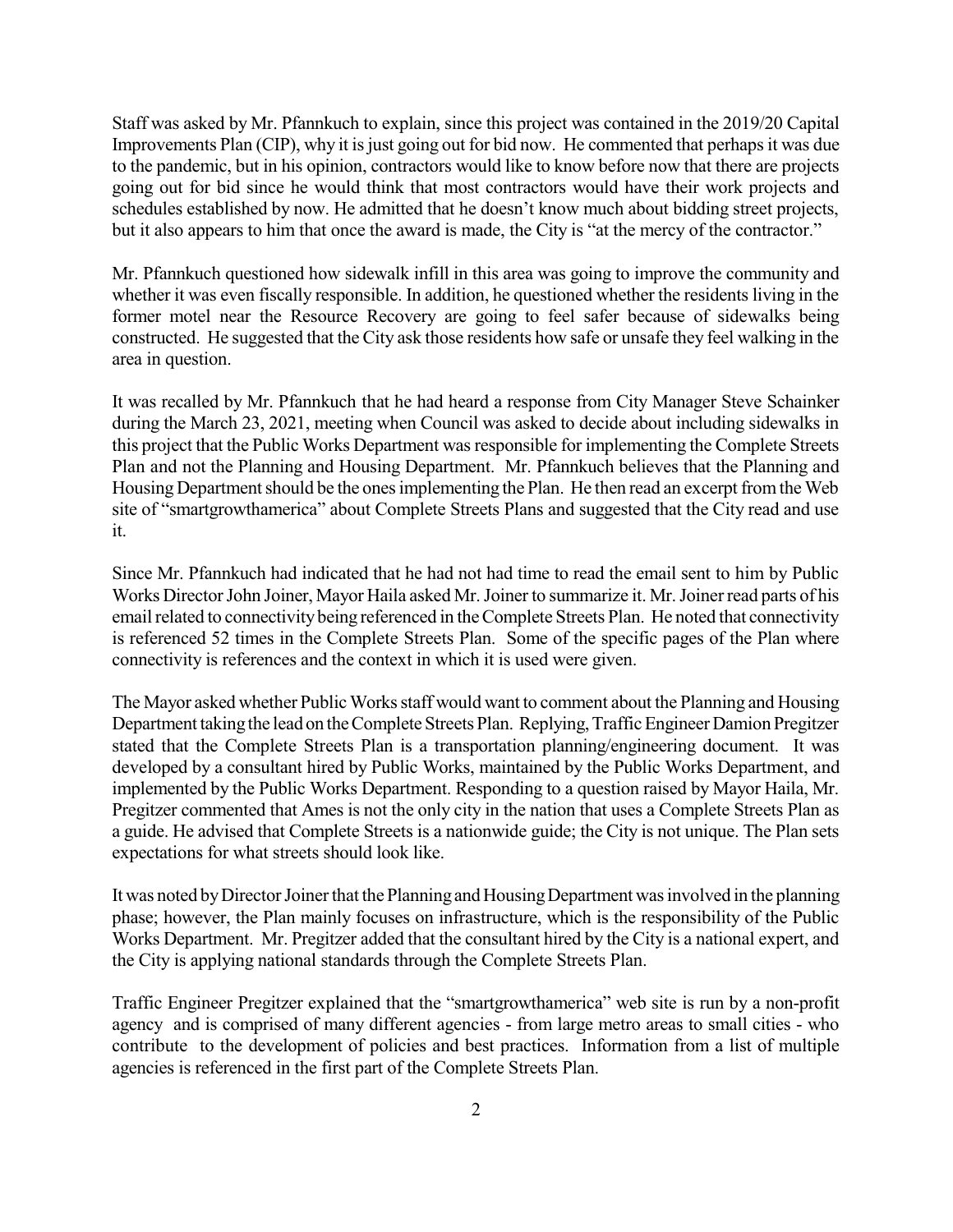The Mayor asked staff to comment about the bidding process and why the project is just going out for bids at this time and to also address Mr. Pfannkuch's comment about "the contractor having an upper hand on projects." Regarding the project in question being bid at this time, Municipal Engineer Tracy Peterson explained that this project was included in the 2019/20 CIP. There were unforeseen issues that arose with the Welch Avenue (Campustown Improvements Program) project, and the City Council approved diverting some funding from this project to complete that project. Ms. Peterson stated that this is an ideal time for the City to be advertising for bids; contractors are now setting up their project time lines. She also noted that the City asks for public comment on all projects. It is not just due to sidewalk infill being included. Addressing a comment made by Mr. Pfannkuch alleging that contractors, once an award is made, seem to have the "upper hand" on projects, Mr. Peterson said that some changes are driven by weather; some are due to issues that were discovered after the project had begun, and some might be driven by the contractor'sschedule. TheCity does not dictate specific tasks to the contractor. She also pointed out that *Iowa Code* requires the City to award to the lowest responsive bidder. Also, pertaining to contract change orders, Ms. Peterson stated that City inspectors are on site often, checking the project and verifying when issues have arisen. Field conditions do change, and some unexpected conditions arise, which require additional work to be done by the contractor. City staff thoroughly looks at unit pricesto make sure they're reasonable. She advised that the majority of this work is street work; there may be a little bit of storm sewer to be adjusted, but not a lot of extra work. On certain projects, it is discovered after the work has begun that some sewer pipes need to be enlarged. Contract Change Orders are necessary then because that work needs to be completed prior to new pavement being installed. Contractors sometimes discover additional work that needs to be done after they have started the project.

City Manager Schainker said that he had received an email from Mr. Pfannkuch on March 24, 2021, wherein he asked why Public Works had taken the lead on the Complete Streets Plan. Mr. Schainker read his response that explained why the Public Works Department is the lead department. He also noted that if the City Council had determined that staff has incorrectly interpreted the Plan or the policy, it would provide direction to City staff. Mr. Schainker also commented that the Planning and Housing Department was involved in the process during the planning phase.

Moved by Betcher, seconded by Martin, to adopt RESOLUTION NO. 21-159 approving preliminary plans and specifications for the 2019/20 Concrete Pavement Improvements (E 3<sup>rd</sup> Street, E 2<sup>nd</sup> Street, Des Moines Avenue, Center Avenue, Douglas Avenue, and 5<sup>th</sup> Street) project; setting April 21, 2021, as bid due date and April 27, 2021, as date of public hearing.

Roll Call Vote: 4-0. Resolution declared adopted unanimously, signed by the Mayor, and hereby made a portion of these Minutes.

## **DISPOSITIONS OF COMMUNICATIONS TO COUNCIL:** None

### **COUNCIL COMMENTS:** None.

**ADJOURNMENT:** Moved by Beatty-Hansen, to adjourn the meeting at 1:52 p.m.